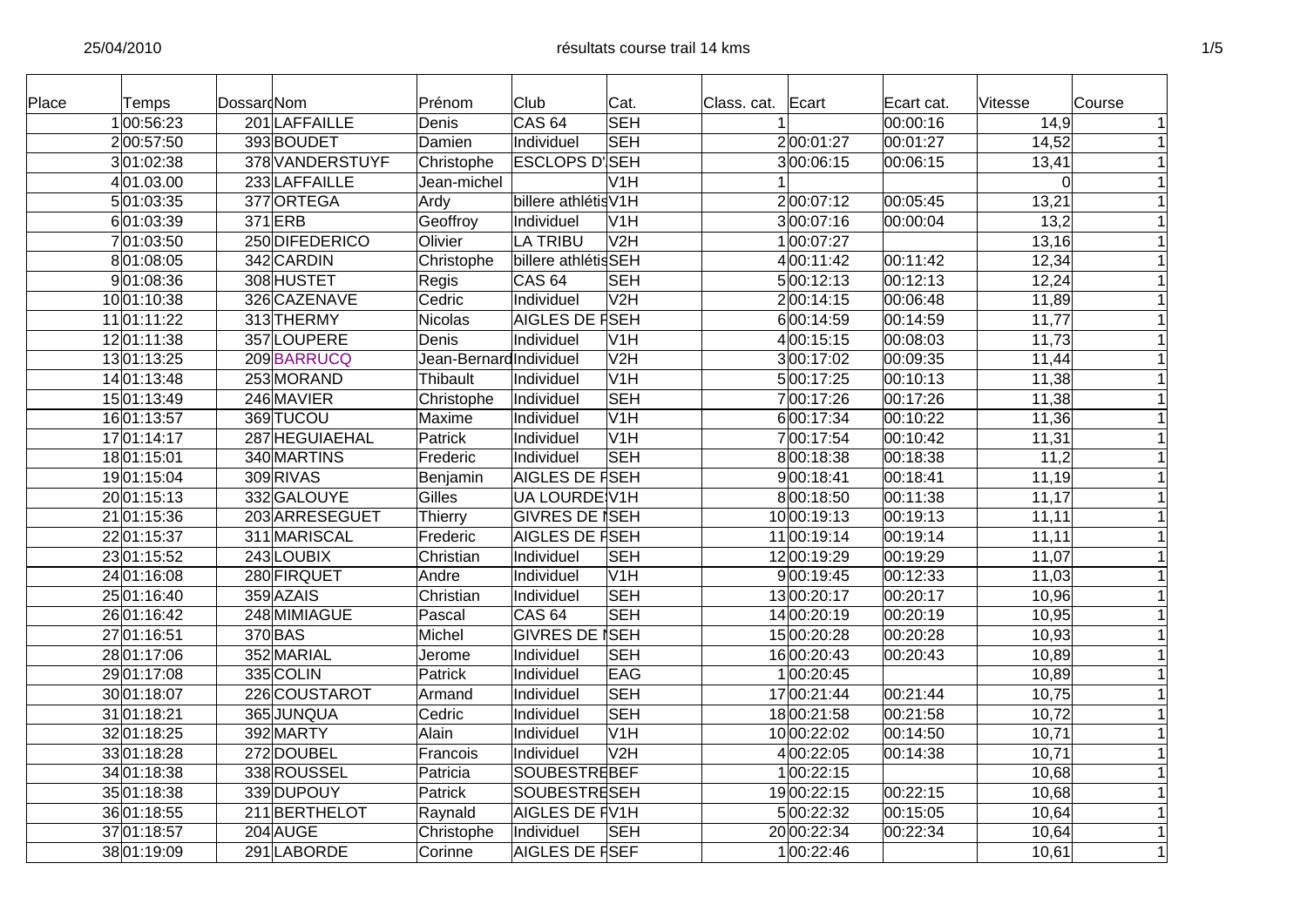| 3901:19:16  | 263 SIMON                 | Stephane          | Individuel            | V1H                     | 11 00:22:53 | 00:15:41 | 10,6  | 1            |
|-------------|---------------------------|-------------------|-----------------------|-------------------------|-------------|----------|-------|--------------|
| 40 01:19:35 | 376 MIRAT                 | Jean-michel       | MORLAAPIEISEH         |                         | 21 00:23:12 | 00:23:12 | 10,56 | $\mathbf{1}$ |
| 41 01:19:49 | 323 RANNOU                | Julien            | Individuel            | <b>SEH</b>              | 22 00:23:26 | 00:23:26 | 10,52 | $\mathbf{1}$ |
| 4201:19:50  | 368LLUNELL                | Sebastien         | Individuel            | V <sub>1H</sub>         | 1200:23:27  | 00:16:15 | 10,52 | 1            |
| 4301:20:07  | 390 ORCEL                 | Thierry           | MORLAAPIEIV1H         |                         | 1300:23:44  | 00:16:32 | 10,48 | 1            |
| 44 01:20:09 | 314LACU                   | Michel            | Individuel            | <b>SEH</b>              | 23 00:23:46 | 00:23:46 | 10,48 | $\mathbf{1}$ |
| 45 01:20:39 | 216 CASASSUS              | Eric              | Individuel            | V1H                     | 14 00:24:16 | 00:17:04 | 10,42 | $\mathbf{1}$ |
| 46 01:20:47 | 261SAYERCE                | Patrick           | <b>MESSIER</b>        | V1H                     | 1500:24:24  | 00:17:12 | 10,4  | $\mathbf{1}$ |
| 47 01:21:01 | 212BERTREIX               | Eva               | AIGLES DE FV1F        |                         | 24 00:24:38 | 00:24:38 | 10,37 | 1            |
| 48 01:21:11 | 296 SALLABER              | Christian         |                       | <b>SEH</b>              | 25 00:24:48 | 00:24:48 | 10,35 | $\mathbf{1}$ |
| 4901:21:23  | 325JOUANCHICOY            | Patrice           | Individuel            | <b>SEH</b>              | 26 00:25:00 | 00:25:00 | 10,32 | $\mathbf{1}$ |
| 5001:21:28  | 327JEAN                   | Willy             | gelos                 | V <sub>1</sub> H        | 1600:25:05  | 00:17:53 | 10,31 | $\mathbf{1}$ |
| 51 01:21:33 | 343 LARROQUELOURR Nicolas |                   | Individuel            | <b>SEH</b>              | 27 00:25:10 | 00:25:10 | 10,3  | $\mathbf{1}$ |
| 5201:21:34  | 238LANGLES                | Philippe          | Individuel            | V1H                     | 17 00:25:11 | 00:17:59 | 10,3  | 1            |
| 5301:21:40  | 384 MAGNES                | <b>Thierry</b>    | AIGLES DE FV2H        |                         | 600:25:17   | 00:17:50 | 10,29 | 1            |
| 54 01:21:45 | 391 DUCEPT                | Xavier            | Individuel            | $\overline{\text{V1H}}$ | 1800:25:22  | 00:18:10 | 10,28 | $\mathbf{1}$ |
| 5501:21:46  | 360 FARRENG               | Olivier           | Individuel            | V1H                     | 1900:25:23  | 00:18:11 | 10,27 | $\mathbf{1}$ |
| 56 01:21:49 | 328 MATHIEU               | Fernand-          | <b>ASCT</b>           | EAG                     | 200:25:26   | 00:04:41 | 10,27 | $\mathbf{1}$ |
| 5701:21:58  | 381 LAHAYE                | Patrick           | MORLAAPIEIV1H         |                         | 20 00:25:35 | 00:18:23 | 10,25 | $\mathbf{1}$ |
| 5801:22:14  | 373 DI TRIPANI            | Joseph            | UA LOURDE V2H         |                         | 700:25:51   | 00:18:24 | 10,21 | 1            |
| 5901:23:11  | 202 AMORIS                | Jeoffrey          |                       | <b>SEH</b>              | 21 00:26:48 | 00:19:36 | 10,1  | 1            |
| 6001:23:16  | 274 DULUCQ                | Patrice           | Individuel            | V2H                     | 800:26:53   | 00:19:26 | 10,09 | $\mathbf{1}$ |
| 6101:23:21  | 224 CONDOUDARRACOMaritchu |                   | <b>ASCT</b>           | EAF                     | 100:26:58   |          | 10,08 | $\mathbf{1}$ |
| 6201:23:26  | 341 ROSSIGNOL             | Nicolas           | Individuel            | <b>SEH</b>              | 28 00:27:03 | 00:27:03 | 10,07 | $\mathbf{1}$ |
| 6301:23:29  | 225 CONDOUDARRACGGerard   |                   | <b>ASCT</b>           | V2H                     | 900:27:06   | 00:19:39 | 10,06 | $\mathbf{1}$ |
| 64 01:24:12 | 297 BERUJON               | Clement           | Individuel            | <b>SEH</b>              | 29 00:27:49 | 00:27:49 | 9,98  | 1            |
| 6501:24:58  | 259RUGGIA                 | Donato            | Individuel            | V <sub>1</sub> H        | 22 00:28:35 | 00:21:23 | 9,89  | $\mathbf{1}$ |
| 6601:25:06  | 264 SOLER                 | Henri             | Individuel            | V2F                     | 100:28:43   |          | 9,87  | $\mathbf{1}$ |
| 6701:25:06  | 354 CHABANIER             | Stephane          | Individuel            | V <sub>2</sub> H        | 1000:28:43  | 00:21:16 | 9,87  | $\mathbf{1}$ |
| 6801:25:13  | 385 ST LOUBOUE            | Pierre            | Individuel            | EAG                     | 300:28:50   | 00:08:05 | 9,86  | $\mathbf{1}$ |
| 6901:25:24  | 310 DABASCENS             | Francis           | <b>AIGLES DE FSEH</b> |                         | 30 00:29:01 | 00:29:01 | 9,84  | $\mathbf{1}$ |
| 7001:25:44  | 383 FORGUES               | Jacquie           | Individuel            | SEF                     | 200:29:21   | 00:06:35 | 9,8   | 1            |
| 7101:26:18  | 322 TROUILH               | Jean Luc          | kenia prou            | <b>SEH</b>              | 31 00:29:55 | 00:29:55 | 9,73  | $\mathbf{1}$ |
| 7201:27:09  | 295 LABORDE               | Michel            | Individuel            | V1F                     | 100:30:46   | 00:06:08 | 9,64  | $\mathbf{1}$ |
| 7301:27:15  | 356 CONSTANTIN            | Olivier           | Individuel            | V1H                     | 23 00:30:52 | 00:23:40 | 9,63  | $\mathbf{1}$ |
| 7401:27:18  | 320 COMMENGES             | Michel            | <b>ABCD</b>           | <b>SEH</b>              | 3200:30:55  | 00:30:55 | 9,62  | $\mathbf{1}$ |
| 7501:27:20  | 366 WEBER                 | Olivier           | Individuel            | <b>SEH</b>              | 3300:30:57  | 00:30:57 | 9,62  | $\mathbf{1}$ |
| 7601:27:22  | 249 MIMIAGUE              | Emmanuelle CAS 64 |                       | SEF                     | 300:30:59   | 00:08:13 | 9,61  | $\mathbf{1}$ |
| 77 01:27:46 | 305 CAMPIOLI              | Philippe          | MORLAAPIEISEH         |                         | 34 00:31:23 | 00:31:23 | 9,57  | $\mathbf{1}$ |
| 78 01:27:57 | 232 CASAJUS               | Loic              | Individuel            | <b>BEG</b>              | 100:31:34   |          | 9,55  | $\mathbf{1}$ |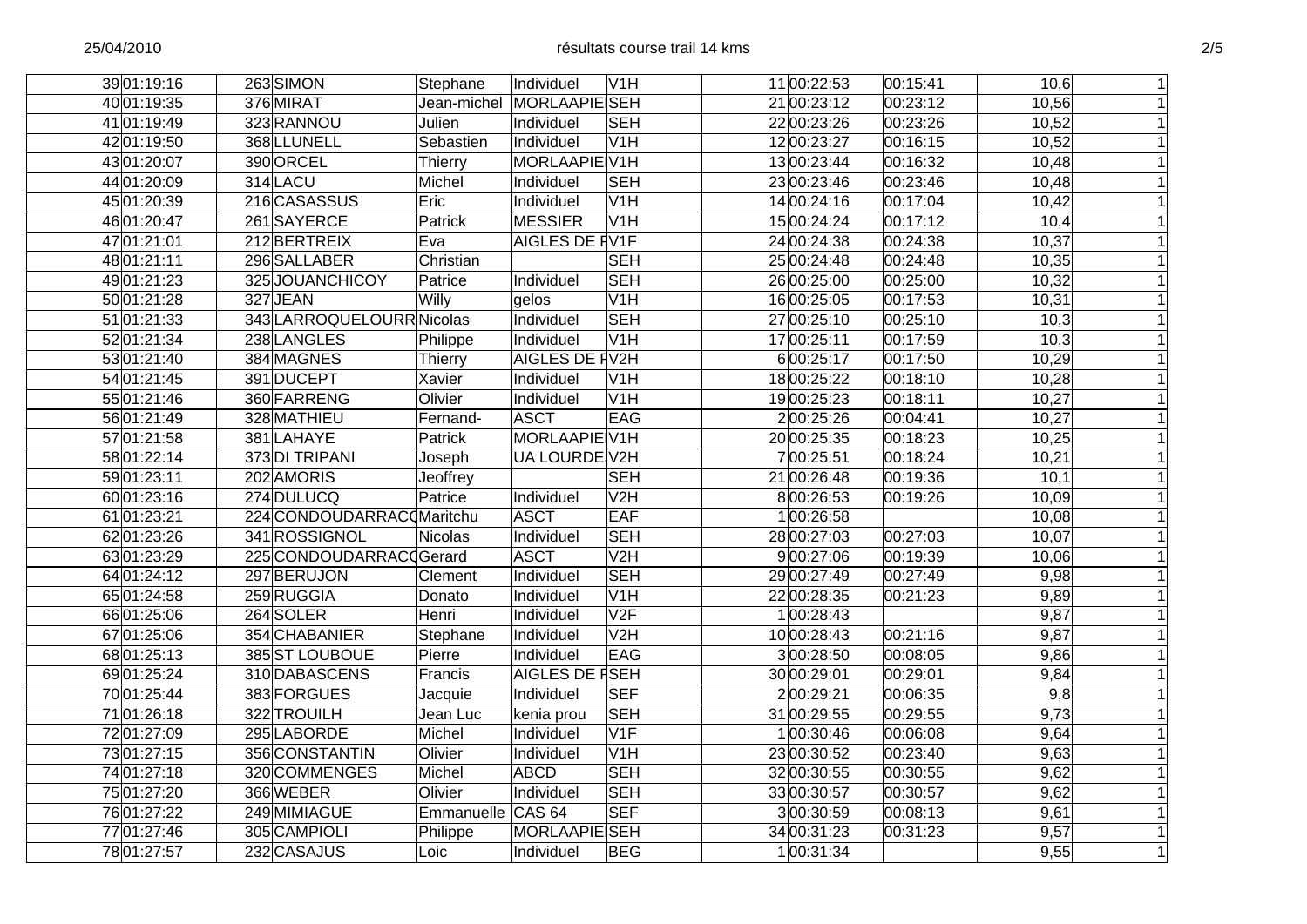| 7901:28:42   |        | 271 DINCE       | Joel                    | Individuel        | V <sub>2H</sub>         | 11 00:32:19 | 00:24:52 | 9,47<br>11             |
|--------------|--------|-----------------|-------------------------|-------------------|-------------------------|-------------|----------|------------------------|
| 8001:28:50   |        | 284GIULIANO     | Pascale                 | Individuel        | <b>SEF</b>              | 400:32:27   | 00:09:41 | 9,46                   |
| 8101:29:21   |        | 262SEGUIN       | Jean-jacques Individuel |                   | V <sub>1</sub> H        | 24 00:32:58 | 00:25:46 | 9,4                    |
| 8201:29:33   |        | 270 DIDRY       | Bruno                   | Individuel        | <b>SEH</b>              | 35 00:33:10 | 00:33:10 | 9,38                   |
| 8301:29:39   |        | 351 LAMARQUE    | Franck                  | Individuel        | V <sub>1</sub> H        | 25 00:33:16 | 00:26:04 | 9,37<br>11             |
| 84 01:29:46  |        | 237 LAJUS       | Christophe              | Individuel        | V <sub>1</sub> H        | 26 00:33:23 | 00:26:11 | 9,36                   |
| 8501:29:54   |        | 251 MOMBRUN     | Christian               | Individuel        | V2H                     | 1200:33:31  | 00:26:04 | 9,34                   |
| 8601:30:05   |        | 269ESCOUTE      | Baptiste                | <b>CAP'RAID</b>   | <b>SEH</b>              | 36 00:33:42 | 00:33:42 | 9,32                   |
| 87 01:30:06  |        | 218 CHARRIER    | <b>Brice</b>            | Individuel        | <b>SEH</b>              | 37 00:33:43 | 00:33:43 | 9,32                   |
| 8801:30:06   |        | 229DARGOUBET    | Frédéric                | Individuel        | V1H                     | 27 00:33:43 | 00:26:31 | 9,32                   |
| 8901:30:12   |        | 329BOURDA       | Michell                 | narcastet vt cEAG |                         | 400:33:49   | 00:13:04 | 9,31                   |
| 90 01:30:12  |        | 367LE DORTZ     | Guenole                 | Individuel        | <b>SEH</b>              | 38 00:33:49 | 00:33:49 | 9,31                   |
| 91 01:30:39  |        | 350 LEMPEGNAT   | Bruno                   | Individuel        | V <sub>1</sub> H        | 28 00:34:16 | 00:27:04 | 9,27                   |
| 9201:31:43   |        | 374 SIERRA      | Ingrid                  | <b>LA TRIBU</b>   | <b>SEF</b>              | 500:35:20   | 00:12:34 | 9,16                   |
| 9301:32:10   |        | 279 FAVARD      | Agnes                   | Individuel        | $\overline{\text{V1F}}$ | 200:35:47   | 00:05:01 | 9,11                   |
| 9401:32:11   |        | 355 LACOUME     | Hervé                   | Individuel        | V <sub>1</sub> H        | 29 00:35:48 | 00:28:36 | 9,11                   |
| 95 01:32:11  |        | 234 LAFOND PUYO | Stephane                | Individuel        | <b>SEH</b>              | 3900:35:48  | 00:35:48 | 9,11                   |
| 96 01:32:15  |        | 379BRUNEL       | Philippe                | Individuel        | V <sub>1</sub> H        | 30 00:35:52 | 00:28:40 | 9,11                   |
| 97 01:32:21  |        | 318 MOURLAN     | Franck                  | Individuel        | <b>SEH</b>              | 40 00:35:58 | 00:35:58 | 9,1<br>11              |
| 98 01:32:33  |        | 206BALAO        | Kevin                   | CAS <sub>64</sub> | J1H                     | 41 00:36:10 | 00:36:10 | 9,08<br>1              |
| 9901:32:39   |        | 372BRIEU        | Bruno                   | Individuel        | V <sub>1</sub> H        | 31 00:36:16 | 00:29:04 | 9,07                   |
| 10001:32:54  |        | 217 CASTERAN    | Alain                   | <b>ASPTT</b>      | V2H                     | 1300:36:31  | 00:29:04 | 9,04                   |
| 101 01:32:59 |        | 276 ESPRABENS   | Laurent                 | Individuel        | V <sub>1</sub> H        | 32 00:36:36 | 00:29:24 | 9,03                   |
| 10201:32:59  |        | 306 MANDROU     | $\overline{J}$ Philippe | LEE               | <b>SEH</b>              | 42 00:36:36 | 00:36:36 | 9,03                   |
| 10301:33:36  |        | 315BEVIA        | Didier                  |                   | V1H                     | 3300:37:13  | 00:30:01 | 8,97                   |
| 104 01:33:45 |        | 349 DALLA SANTA | Didier                  | Individuel        | V2H                     | 14 00:37:22 | 00:29:55 | 8,96<br>1 <sup>1</sup> |
| 10501:34:02  |        | 346 ETASSE      | Sebastien               | <b>ASM PAU</b>    | <b>SEH</b>              | 4300:37:39  | 00:37:39 | 8,93<br>1              |
| 10601:34:07  |        | 302 DUBOIS      | Charlotte               | AIGLES DE FSEF    |                         | 600:37:44   | 00:14:58 | 8,93                   |
| 10701:34:32  |        | 288JAYMES       | Fabrice                 | Individuel        | V <sub>1</sub> H        | 34 00:38:09 | 00:30:57 | 8,89                   |
| 10801:34:35  |        | 283GARROS       | Didier                  | Individuel        | V <sub>1H</sub>         | 35 00:38:12 | 00:31:00 | 8,88                   |
| 10901:35:32  |        | 260 SANCHOU     | Sylvain                 | Individuel        | <b>SEH</b>              | 44 00:39:09 | 00:39:09 | 8,79                   |
| 11001:35:37  |        | 317GRANGE       | Sylvie                  | Individuel        | EAG                     | 500:39:14   | 00:18:29 | 8,79                   |
| 11101:36:04  |        | 358 ABID        | Maher                   | Individuel        | <b>SEH</b>              | 45 00:39:41 | 00:39:41 | 8,74<br>1 <sup>1</sup> |
| 11201:36:45  |        | 227 DABERT      | Leila                   | Individuel        | <b>SEH</b>              | 46 00:40:22 | 00:40:22 | 8,68<br>11             |
| 11301:37:42  |        | 382 CASTAING    | J Francois              | Individuel        | V <sub>1</sub> H        | 36 00:41:19 | 00:34:07 | 8,6<br>1 <sup>1</sup>  |
| 11401:37:45  |        | 252MOMESSO      | David                   | Individuel        | <b>SEH</b>              | 47 00:41:22 | 00:41:22 | 8,59                   |
| 11501:38:06  |        | 353 ROSSA       | Olivier                 | Individuel        | V2H                     | 15 00:41:43 | 00:34:16 | 8,56<br>11             |
| 11601:38:10  |        | 289JOLIBERT     | Pierre                  | Individuel        | V2H                     | 1600:41:47  | 00:34:20 | 8,56                   |
| 11701:38:18  |        | 303 ESTIREBOIS  | Jean                    | UA LOURDE V2H     |                         | 17 00:41:55 | 00:34:28 | 8,55                   |
| 11801:38:38  | 380 SY |                 | Jean Jacques Individuel |                   | V1H                     | 37 00:42:15 | 00:35:03 | 8,52<br>11             |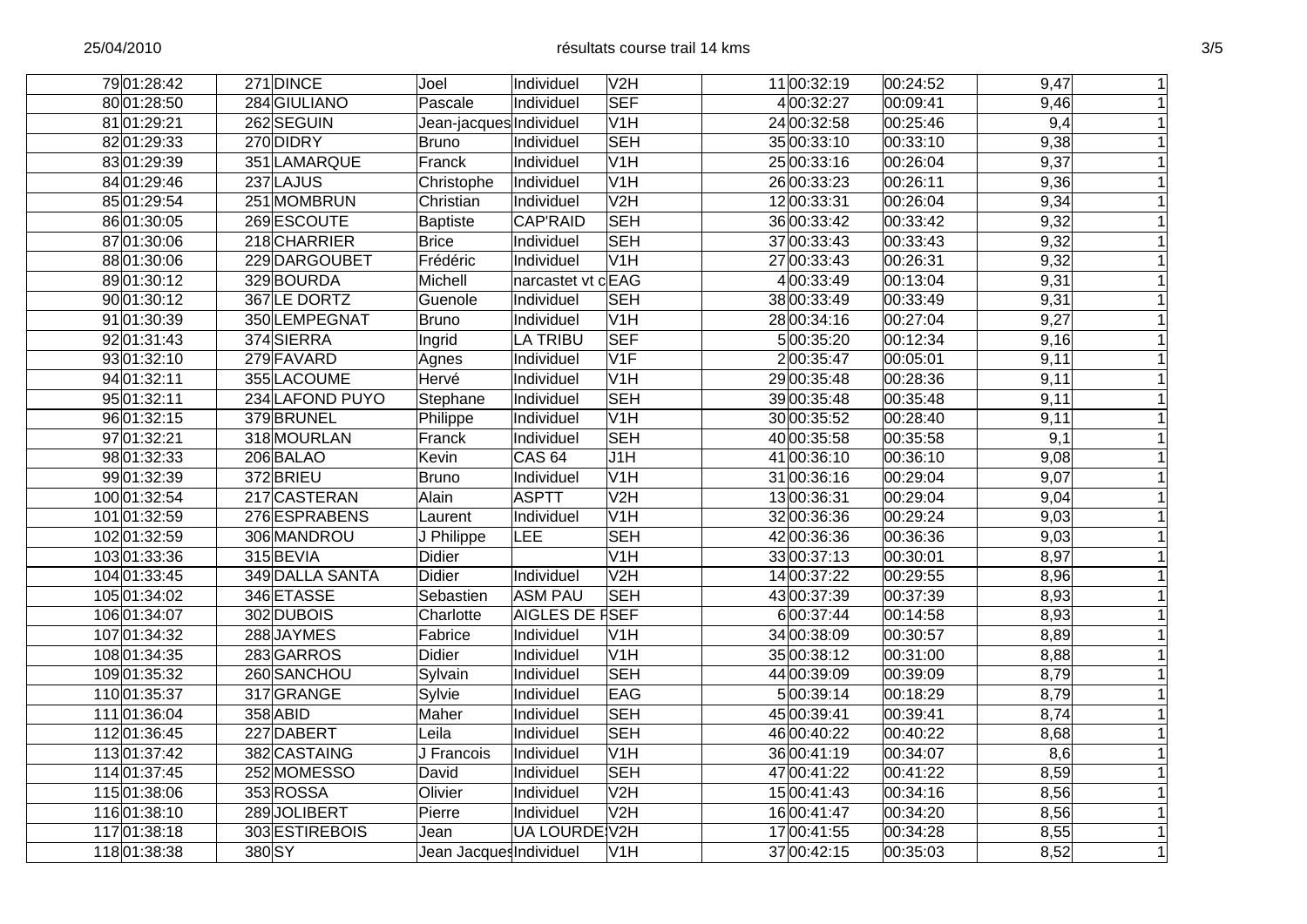| 11901:38:56  | 281 FORGUES       | Anne                    | Individuel           | VIF                     | 300:42:33   | 00:11:47 | 8,49             | 1            |
|--------------|-------------------|-------------------------|----------------------|-------------------------|-------------|----------|------------------|--------------|
| 12001:39:23  | 301 BAILLEUL      | Charlotte               |                      | <b>SEF</b>              | 38 00:43:00 | 00:35:48 | 8,45             | $\mathbf{1}$ |
| 12101:39:39  | 344 ARRIBE        | Myriam                  | <b>ASM PAU</b>       | V <sub>1F</sub>         | 400:43:16   | 00:12:30 | 8,43             | $\mathbf{1}$ |
| 12201:40:56  | 348 DALLA SANTA   | Marie Anne              | Individuel           | V <sub>2F</sub>         | 200:44:33   | 00:15:50 | 8,32             | 1            |
| 12301:41:49  | 241 LORRY         | Virginie                | Individuel           | <b>SEF</b>              | 700:45:26   | 00:22:40 | 8,25             | 1            |
| 124 01:41:49 | 242 LORRY         | Christian               | <b>ASCT</b>          | V2H                     | 1800:45:26  | 00:37:59 | 8,25             | $\mathbf{1}$ |
| 12501:41:51  | 266 SUBIAS        | Pierre                  | Individuel           | V1H                     | 3900:45:28  | 00:38:16 | 8,25             | $\mathbf{1}$ |
| 12601:42:29  | 319ROUAUD         | Francoise               | Individuel           | EAG                     | 600:46:06   | 00:25:21 | 8,2              | $\mathbf{1}$ |
| 12701:42:55  | 240 LAPLACE NOBLE | Karine                  | CAS <sub>64</sub>    | V1F                     | 500:46:32   | 00:15:46 | 8,16             | $\mathbf{1}$ |
| 12801:42:56  | 208BAREILLE       | Muriel                  | $\overline{C}$ AS 64 | <b>SEF</b>              | 40 00:46:33 | 00:39:21 | 8,16             | 1            |
| 12901:42:56  | 316LETHIER        | Samuel                  | CAS <sub>64</sub>    | V <sub>1</sub> H        | 41 00:46:33 | 00:39:21 | 8,16             | $\mathbf{1}$ |
| 13001:43:12  | 219 CHAUVANCY     | Nathalie                | Individuel           | V <sub>1F</sub>         | 600:46:49   | 00:16:03 | 8,14             | $\mathbf{1}$ |
| 131 01:44:07 | 292 LACASSIA      | Valerie                 | CAS64                | V <sub>1F</sub>         | 700:47:44   | 00:16:58 | 8,07             | $\mathbf{1}$ |
| 13201:44:25  | 337 POUET         | Gerard                  | Individuel           | <b>SEH</b>              | 48 00:48:02 | 00:48:02 | 8,04             | $\mathbf{1}$ |
| 13301:44:55  | 236 LAJOURNADE    | Philippe                | Individuel           | V <sub>1</sub> H        | 42 00:48:32 | 00:41:20 | 8,01             | $\mathbf{1}$ |
| 134 01:45:48 | 256 PEHAU         | Delphine                | Individuel           | SEF                     | 800:49:25   | 00:26:39 | 7,94             | 1            |
| 13501:46:03  | 214 CALIXTO       | Arlette                 | <b>ASM PAU</b>       | V2H                     | 1900:49:40  | 00:42:13 | 7,92             | $\mathbf{1}$ |
| 13601:47:12  | 331 LAFARGOUETTE  | Manu                    | Individuel           | V <sub>1</sub> H        | 43 00:50:49 | 00:43:37 | 7,84             | 1            |
| 13701:47:13  | 330 GOYHENEIX     | Pascale                 | Individuel           | $\overline{\text{V1F}}$ | 800:50:50   | 00:20:04 | 7,83             | $\mathbf{1}$ |
| 13801:47:14  | 255 OLIVAN        | Fabien                  | Individuel           | V <sub>2</sub> H        | 20 00:50:51 | 00:43:24 | 7,83             | $\mathbf{1}$ |
| 13901:47:15  | 210BENTAYOU       | Michel                  | Individuel           | V1H                     | 44 00:50:52 | 00:43:40 | 7,83             | $\mathbf{1}$ |
| 140 01:47:44 | 364 LAYRE         | Bernard                 | Individuel           | <b>SEH</b>              | 49 00:51:21 | 00:51:21 | $\overline{7,8}$ | 1            |
| 141 01:48:12 | 363LE BOJ         | Eric                    | Individuel           | V <sub>1</sub> H        | 45 00:51:49 | 00:44:37 | 7,76             | 1            |
| 14201:48:20  | 265 SUBIAS        | Francois                | Individuel           | V <sub>1</sub> H        | 46 00:51:57 | 00:44:45 | 7,75             | $\mathbf{1}$ |
| 14301:49:10  | 247 MICHEL        | Christine               | Individuel           | V1F                     | 900:52:47   | 00:22:01 | 7,69             | $\mathbf{1}$ |
| 144 01:49:10 | 286 HABONNEAU     | Jean-jacques Individuel |                      | V2H                     | 21 00:52:47 | 00:45:20 | 7,69             | $\mathbf{1}$ |
| 14501:49:10  | 321 CAPELA        | Antoine                 | CAS <sub>64</sub>    | V2H                     | 22 00:52:47 | 00:45:20 | 7,69             | $\mathbf{1}$ |
| 14601:49:10  | 285GUENAICHEAU    | Sam                     | Individuel           | V2H                     | 23 00:52:47 | 00:45:20 | 7,69             | $\mathbf{1}$ |
| 147 01:49:17 | 347 DUPERE        | Mathilde                | Individuel           | V2F                     | 300:52:54   | 00:24:11 | 7,69             | $\mathbf{1}$ |
| 14801:50:14  | 223 CLEMENT       | Bertrand                | CAP'RAID             | V <sub>1</sub> H        | 47 00:53:51 | 00:46:39 | 7,62             | $\mathbf{1}$ |
| 14901:51:45  | 231 DARRIEUTORT   | Chantal                 | Individuel           | $\overline{\text{V1F}}$ | 1000:55:22  | 00:24:36 | 7,52             | 1            |
| 15001:52:01  | 282 FROIDEFOND    | Philippe                | Individuel           | V2H                     | 24 00:55:38 | 00:48:11 | 7,5              | $\mathbf{1}$ |
| 15101:53:36  | 235 LAHONTAN      | Jean-jacques Individuel |                      | V <sub>1</sub> H        | 48 00:57:13 | 00:50:01 | 7,39             | 1            |
| 15201:53:52  | 345 BARON         | Olivier                 | Individuel           | <b>SEH</b>              | 50 00:57:29 | 00:57:29 | 7,38             | $\mathbf{1}$ |
| 15301:56:43  | 222CLABE          | Isabelle                | Individuel           | V <sub>1F</sub>         | 1101:00:20  | 00:29:34 | 7,2              | $\mathbf{1}$ |
| 154 02:00:12 | 213BESSIERE       | Gerard                  | Individuel           | V3H                     | 101:03:49   | 00:39:11 | 6,99             | 1            |
| 155          | 220 CHEMINOT      | Georges                 |                      | POG                     |             |          | $\overline{0}$   | $\mathbf{1}$ |
| 15602:08:55  | 257 PINTE CAUNA   | Veronique               | Individuel           | $\overline{\text{V1F}}$ | 1301:12:32  | 00:41:46 | 6,52             | $\mathbf{1}$ |
| 15702:08:55  | 304 LAGASSAN      | Nadine                  | Individuel           | V <sub>1F</sub>         | 1401:12:32  | 00:41:46 | 6,52             | 1            |
| 15802:08:55  | 205 AZABAN        | Sylvie                  | Individuel           | V <sub>1F</sub>         | 1501:12:32  | 00:41:46 | 6,52             | $\mathbf{1}$ |